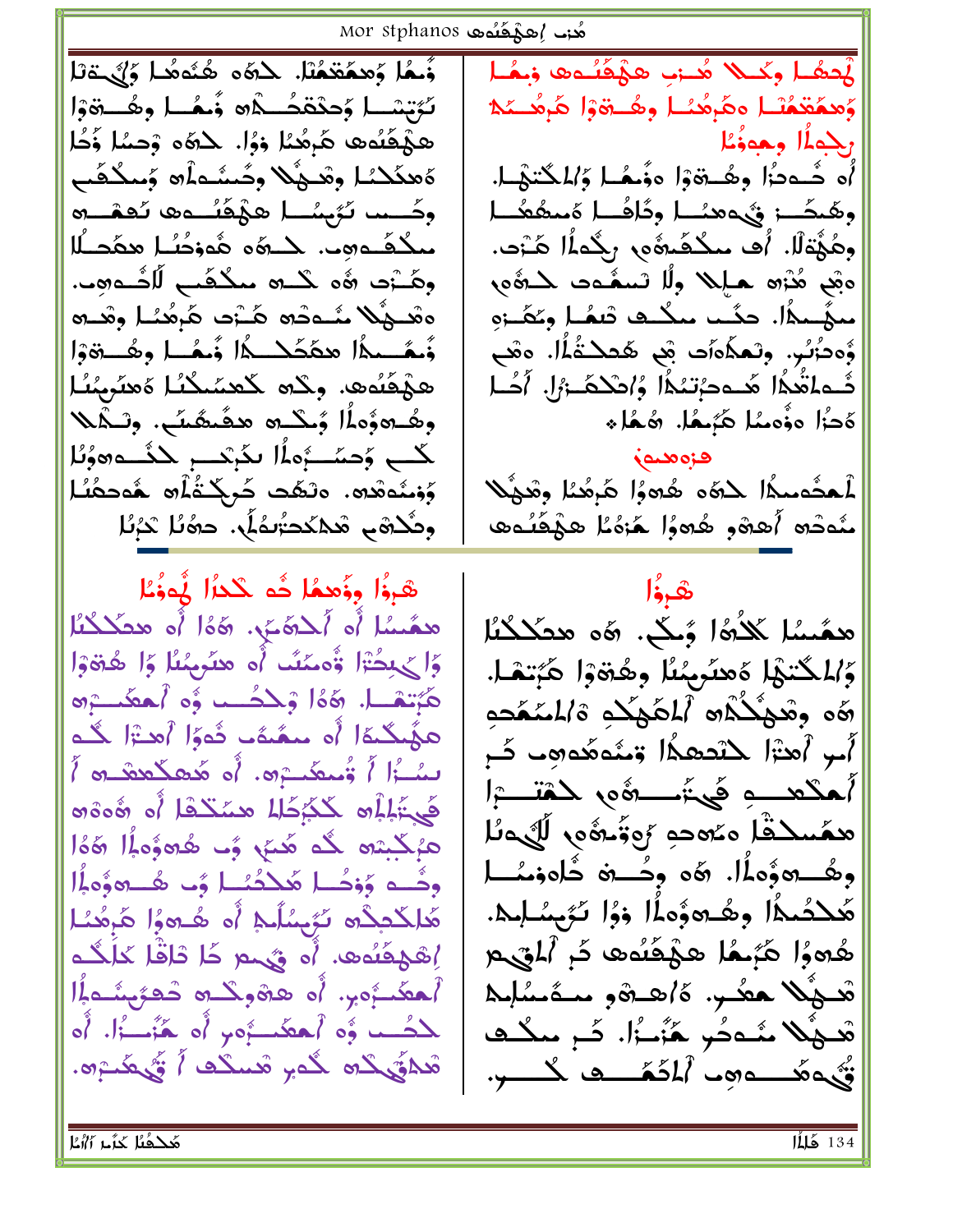.<br>هُذِبَ إِيهِيْهَيْهُمِي Mor stphanos  $\frac{1}{2}$ ا مَسْكَمْ الْمَسْكَمْ وَالْمَسْكَمْ وَالْمَسْكَمْ وَالْمَسْكَمْ وَالْمَسْكَمْ وَالْمَسْكَمْ وَالْمَسْكَمْ وَا مَعْدَد حَقَّ مِعْمَدًا  $\frac{1}{\hat{1}}$ ولًا هُنبِ لَم  $\frac{1}{2}$  $\frac{1}{2}$ أَوْلَ شَكْفُلًا أَهَيْكُمُا وَهَضْهَا  $\frac{1}{2}$ ິ<br>ໂ  $\hat{\mathbf{a}}$ لْمَكْمُواْهِ وَهَا -י<br>^ بِ حصصات<br>حُمحڪُسُل أ ر<br>م ئىر م<br>و ້<br>ດ هْلُو. أَبِهِ أَسْكُسٍ مُثَّوَّدُ ومُتَحْمَدُا ر<br>م  $\frac{1}{2}$ ू<br>हैंद्र के  $\tilde{\zeta}$ Á. ہ<br>{} بِهِ /ُ  $\frac{1}{\gamma}$  $\hat{\mathcal{C}}$ حَذَّبنا الكَحنَى مَا وحُدّة وْالْمَاعَدة وهِ e<br>1 م<br>جُمهُا  $\tilde{\mathbf{z}}$ 4 S( :; Y?  3( . e<br>N ر<br>ے .<br>د مورشه  $\breve{\mathbf{0}}$ كْتُوهُــا هُنُا وؤُودُتْـه مَعْمَدْـتَبْ o<br>C ،<br>ثبرہ م**تمُ**ملا .<br>ا هُنُا ووُّەتُرْ o<br>S ( <u>و</u>  $\tilde{\zeta}$  $\sum_{i=1}^{k}$ .\_\_ بير بير .\_\_<br>حكا وكُةوا على +9 5 > ∡<br>। وڅ بَمْك  $\tilde{\mathbf{z}}$ ەممُـا ھُ o<br>A マ<br>ぐ<br>\* بِيَّذَا وِذْ ۔<br>ا  $\frac{1}{2}$ .<br>ةىڭى*قا* ەَنغُ ू<br>? حثٌ  $\left($ بر<br>1 ملاً  $\frac{1}{2}$ ب کُب اُهدُ ہ<br>ر بر<br>ال س<br>ما هَكَعَبَّبَ كَــِ أُهدَّبَبَّ. هِهْفَنُــهِ فَالْمَسْمِ ر y<br>O  $\sum_{i=1}^{k}$ "<br>^  $\hat{\mathbf{\hat{\delta}}}$ ه تصبح كل المسابقة المستورجية المستورجية التواصلية<br>أَمْلَـتَـدُمِياً مَتَوَسِّـاً وَمُلَيَّــــم شَــوَلَــا <u>م</u> <u>و</u> .<br>هَكْثُم*اْ الجَ*حْمَدُ هُدْفُوُهُ شُمْدُ الْمَحْمَدُ  $\frac{1}{2}$ o<br>C ,<br>।<br>। رُه هُ<br>مُوهب هُ .<br>و  $\frac{2}{3}$  $\sum_{i=1}^{k}$  $\overline{\hat{\bm{\lambda}}}$  $\hat{\mathbf{\hat{\delta}}}$ ه ىـــــر, راجـــر.<br>جففةوا وْ/علادًا تحلّـمُلا محكلـا =<br>م ś (((( ! - "9? . -7 s  $\frac{2}{3}$ y<br>O  $\sum_{i=1}^{k}$  ((((8 :C (((( ہ<br>ر .<br>دَمَكَـةِ وَمِ وَمِعَـّمَـا هِ وَهِفَـُـهِ فَ 6 <u>و</u>  $\frac{1}{\alpha}$  $\sum_{i=1}^{k}$ )<br>กิ  $\hat{\mathbf{\hat{\delta}}}$ ه ! ((((B N((((8 - I\* U\$ 3(((( > (((( 8 6 ۰<br>لا .<br><u>كمك</u> عدا<br>منا  $\overset{*}{\leq}$  $\frac{1}{2}$  $\frac{1}{2}$  $\ddot{\mathbf{e}}\cdot\mathbf{\dot{e}}$ -<br>ר ﴿ مُآ e<br>C ة<br>كَمْشْهُمْ لا كَلاُوُّا دَ  $\frac{1}{2}$  $\mathcal{O}(\hat{\rho})$ ىتىسى» مەن بولسا بېرىسى<br>ياگىمۇھە ھۇيگلىمى ھە ۋىگىىلل  $\frac{1}{2}$ .<br>د  $\tilde{\xi}$  $\sum_{i=1}^{k}$  $\overline{\hat{\bm{\lambda}}}$  $\hat{\mathbf{\hat{\delta}}}$ ه m[((( J"  9 ,((( V"  9 n((( ) ر<br>شدهٔ الْمَنْ الْمُؤْمَنُ الْمُؤْسَسِينَ  $\tilde{\mathbf{y}}$  $\frac{2}{3}$ s أَنْ سَفَّ مِهْرَهِ أَوْ مِنَّا جَنَّ فَسَنَدَأَ الْمُسَنَّ مِنَّارًا. حيى المستوى المستقادة.<br>مُستوهد وهُكْشٍ إلك أَلمَاهُوَّب .<br>م <u>ہ</u><br>1  $\tilde{\mathbf{c}}$  $\sum_{i=1}^{k}$ –<br>N  $\hat{\mathbf{\hat{\delta}}}$ అ ە<br>ئادەمئىسا وىھىسى ۋەلاًا  $\frac{1}{2}$ دَّادفمُـــا وهُـــــهوُّداًا. كَاهدًا حَــــز .<br>كَصوُا حُـ <u>، ئەك</u> ''<br>タト <u>و</u> ,،,,,,,,,,<br>;وۡـٰ∖ًا ۔هنگ ี้<br>ค هُزوُماً هِمَّنْنُماً. عَهْفُنُمَكَ أَثَبَ  $\ddot{\phantom{0}}$ @  $\mathbf{r}$  $\widetilde{\mathfrak{l}}$  رگ ر<br>ر −<br>⊘  $\sum_{i=1}^{k}$ ์<br>ใ  $\hat{\mathbf{\hat{\delta}}}$ అ ے<br>حسانہ و<br>ل بر<br>16 .<br>جوړ *وُل*ك هوه لگ ه هُ .<br>قُلا ثَد ر<br>مُگهداً o<br>A  $\frac{2}{\bullet}$  $\check{\mathbf{x}}$ لطَكْشُه ُمُّ الْمحَكْثَــدُّا. هِهْكَنُــمِهِ. e<br>1  $\sim$  $\sum_{i=1}^{k}$  $\hat{\mathbf{r}}$ ۿڲٛ  $\varphi$  $\frac{1}{2}$ ے عنُــَّوَماُا وقد \*<br>ا حصد المستحصد<br>أحماراً المراوش  $\overline{C}$  $\frac{1}{2}$ مىگ ์<br>ก - N((8 بیجہ مستقبہ ہوتا ہے۔<br>شد کلاُمُ اللہ とのく  $\frac{1}{\gamma}$  $\acute{\textbf{b}}$ ? وَلَا هُذِبِ مُعَظَّلَهُ مَا مِهْمَدًا هَٰذَا  $\frac{1}{2}$  $\overline{\mathbf{r}}$  $\overline{\hat{\mathbf{I}}}$ اَ تَمْ الْمَسْهُدُ l  $\overline{\hat{\mathbf{I}}}$ ـاه ـُـا مـَـهْـَــدَا هَـاًا. | ا بِهِ شَمْرٌ وَهُ ب تككشك وُه أ ڊس سر<br>ڏسمو آ h((( रू<br>प ة<br><mark>ب</mark>ل  $\frac{1}{2}$  $\stackrel{*}{\bullet}$  0)  $\frac{1}{2}$ مدٌ  $\frac{1}{2}$ وهُـُمحَـُــُــُــُّ مَـُــُــُــُمِ. 46 وَحْكَمِكُمْ أَهْ ة الجمادة المجموع المجموع المجموع المجموع المجموع المجموع المجموع المجموع المجموع المجموع المجموع ال<br>مجموع المجموع المجموع المجموع المجموع المجموع المجموع المجموع المجموع المجموع المجموع المجموع المجموع المجموع ! "((( ; ! U(((: /f B  - ((( 97 ر<br>ا  $\frac{1}{2}$  $\frac{1}{2}$ هَده٥ مُنْـــا وُ؎ مْتّْعِــدْاًا هُزُــــزاًا. أه )<br>? |<br>| حَكَيْرَه ر ساددست وت عنبنست.<br>مِتَرِينُنَا وَا هُِتَوْءَا وْحَكُب وُه ٱ .<br>و م<br>أسماء أ  $\frac{1}{2}$  $\delta$  0 ب<br>(∘∕<br>( سىل بن سادو، بىست وي .<br>أە ھَبْعُا. أە كُــ ەَھْلُــدَاھ لَــْــا ・・・・  $\stackrel{*}{\bullet}$  ہ —<br>? |<br>| 8 ے<br>عَاهَدَانُا وُه وُهوءُنَـُـْتِه كَـا محَمَـدَـكَـنَا. وُه ا l ر<br>اگرام ر  $\mathbf{v}$  $\sum_{i=1}^{k}$ י<br>ג  $\hat{\mathbf{\hat{\delta}}}$ es مصر وه وهېرمنوره<br>حديدًا وَاللِّهُ حديث وَاللَّهُ ৈ<br>ব حْــودُا وَا ِهُـــةَوْا ٱههْهَنُــوهِ. كَــا  $\frac{1}{2}$  $\sum_{\alpha}^{\infty}$ (ممُـــا o<br>A ? + 9? - ! "f \_((8 ۔<br>ا ا<br>وح ہ خُــا امُّد ــــب, و,<br>ةكڤـا أُ ?<br>?  $\hat{\mathbf{o}}$ بیّا .<br>ہ څام<mark>دمً</mark> ? ((( بُسُّا ثُـا مئمٌّ:  $\tilde{\mathbf{z}}$ هُبُـمُــا دُــا محْمُنُــًا أَه دَاممُحَــًا. | أَكْبِرُ مِنْ الْمُسْلَمُ الْمُسْكَّرِ هُمَا  $\frac{1}{2}$ ر<br>د  $\tilde{\mathbf{c}}$  $\sum_{i=1}^{k}$  $\frac{1}{\lambda}$  $\hat{\delta}$ so ,<br>J  $\int$ ِ<br>لِأَهُــــــــد وَّت تَعَلَّكُــــما اللَّهِ عَلَّمَـــد الْمَجَّدُـــد الْمَجَّدُ r<br>I ,<br>2 ےدِدُا وَا ھُــقَوْا مِـمَـهَـا े<br>वै ئے ہے وُ ر  $\tilde{\mathbf{c}}$  $\sum_{i=1}^{k}$ ا<br>م  $\hat{\delta}$ so ์<br>}  $\int$ التجانب العامل المسابر المسابر.<br>كُــد حكْـــُلا متكــلــا وًب مُــدوَّدَاً.. p  $\frac{1}{2}$ م<br>2  $\bullet$ .<br>كەنسەھە <sup>1</sup>  $\overline{\mathbf{a}}$  $\hat{\delta}$ so ์<br>} أهوْهَنده أو دُهُندا أمَّا مُهَنْدُوه | .<br>ا هُـــلُا ًدُ r<br>P  $\mathbf{y}$  $\tilde{\mathbf{c}}$ وْهِعُسُا. وهْسَكْفُه هِجْوِكْلِهِ هَمْـًا ر  $\tilde{\mathbf{z}}$ <u>ة مشوك ح</u> وثنسكة  $\left\langle \right\rangle$ ومستقبل<br>أضح مأ '<br>?  $\frac{1}{2}$ أُه كِيدًا. أَهْهُوَهُمُو وَسَآكَهِ كَبِ ر  $\tilde{\mathbf{c}}$  $\sum_{i=1}^{k}$ ا<br>م  $\hat{\mathbf{\mathring{\delta}}}$ ه )<br>J  $\int$ na de la de la de la de la de la de la de la de la de la de la de la de la de la de la de la de la de la de la<br>En la década de la década de la década de la década de la década de la década de la década de la década de la " الصَّحَمَة السَّارة السَّحْمَد السَّعْدَة السَّنَّة وَ السَّارة وَ السَّارة السَّارة وَ السَّارة و  $\frac{1}{2}$ .<br>ملاء وًه هُـــمكِبُتَبَر  $\frac{2}{\sqrt{2}}$  $x^2$  and هُاسُــم هُــــم عَعَّمُـــا وُه هَـــمكِرْتَدِهِ. | (( > ]((8V 7(( :; - ! 9 M ((  $\frac{1}{\rho}$ .<br>د  $\mathbf{v}$  $\sum_{i=1}^{k}$ ー<br>へ  $\hat{\mathbf{\delta}}$ so )<br>J  $\int$ م<br>م o<br>° <u>مۇ</u> ・タタ هُدفَعٌم. أَه مَدِيكُمْ أَه مَدِّهُكُمْ كُتا هَلا دُ  $\mathbf{z}$  $\zeta$ ه مد ی 100, و.<br>اه محکّلا اُ  $\zeta$ هُـــووُماْ إِلَّمَ :ُـــزاً المَوْهَقَنَــوها هُــد  $\frac{1}{2}$  $\frac{1}{2}$  $\frac{2}{3}$  $\frac{1}{2}$ ئے میں گ ر<br>د  $\mathbf{v}$  $\sum_{i=1}^{k}$ -<br>ก  $\hat{\mathbf{\delta}}$ so ີ<br>}  $\int$ ە<br>\_\_ە ۆَوْشُــا وُب جَدَارِ مَدَوَّزَا خُصَّرَ .<br>ا —<br>∥<br>●  $rac{2}{2}$ ـهُــا وُه وَذكُــا| + 9 M 9 .<br>?<br>? هُــــــهوُّهلُّا أُ ا<br>ا  $\frac{2}{3}$ هَهَٰنُاْ. أَهِهْهَٰنُوهِ مِنۡكَى كُلُّهِ فُولًا ر <u>و</u> ?<br>।<br>। ⊹≻ ( ے<br>کے لاہ ڈُ  $\frac{1}{1}$ یُوها مِداُ ر  $\infty$  $\sum_{i=1}^{k}$ ์<br>กิ  $\hat{\mathbf{\hat{\delta}}^{\mathbf{\omega}}}$ ົ<br>ໂ  $\overline{\mathcal{E}}$  $\infty$ م<br>م أبو موجدة محمد  $\frac{1}{2}$ هُدْ أَوْفَجِهَ كُلْسُو، أَوْ آوْنَكْسُوا كُلْسًا ب<br>(∘<br>(  $\zeta$ مَحْدُكُما الْمَحْسُبُ الْمَالِ الْمِهْكُسُمُا الْمَسْمَدُ  $\frac{1}{2}$  $\frac{1}{2}$ ط<br>1 ر  $\sim$  $\sum_{i=1}^{k}$  $\overline{\mathbf{a}}$ ڝڲٛ -<br>J  $\int$ حرمُدا حَبُّ o<br>C  $\frac{1}{2}$ هُدرهُـــا مَـُـــاًب أَه ـُـــأه اُم وُه هَــــْ إا  $\frac{1}{2}$  $\stackrel{\begin{array}{c}\begin{array}{c}\begin{array}{c}\begin{array}{c}\end{array}{c} \end{array}}{\begin{array}{c}\end{array}}$ ।<br>१ ما أو ـُـــزُّولَما وُو قُطـــزا || 7( <+ 3 I Q( -  $\frac{1}{2}$ مَّا وَكَا وُسَعَّ  $\frac{1}{2}$ ے ۔<br><u>یا کہ</u> کا

.<br>بُل كزَ<mark>ير آ</mark>لاُنا  $\frac{1}{2}$ ا<br>الم ا<br>م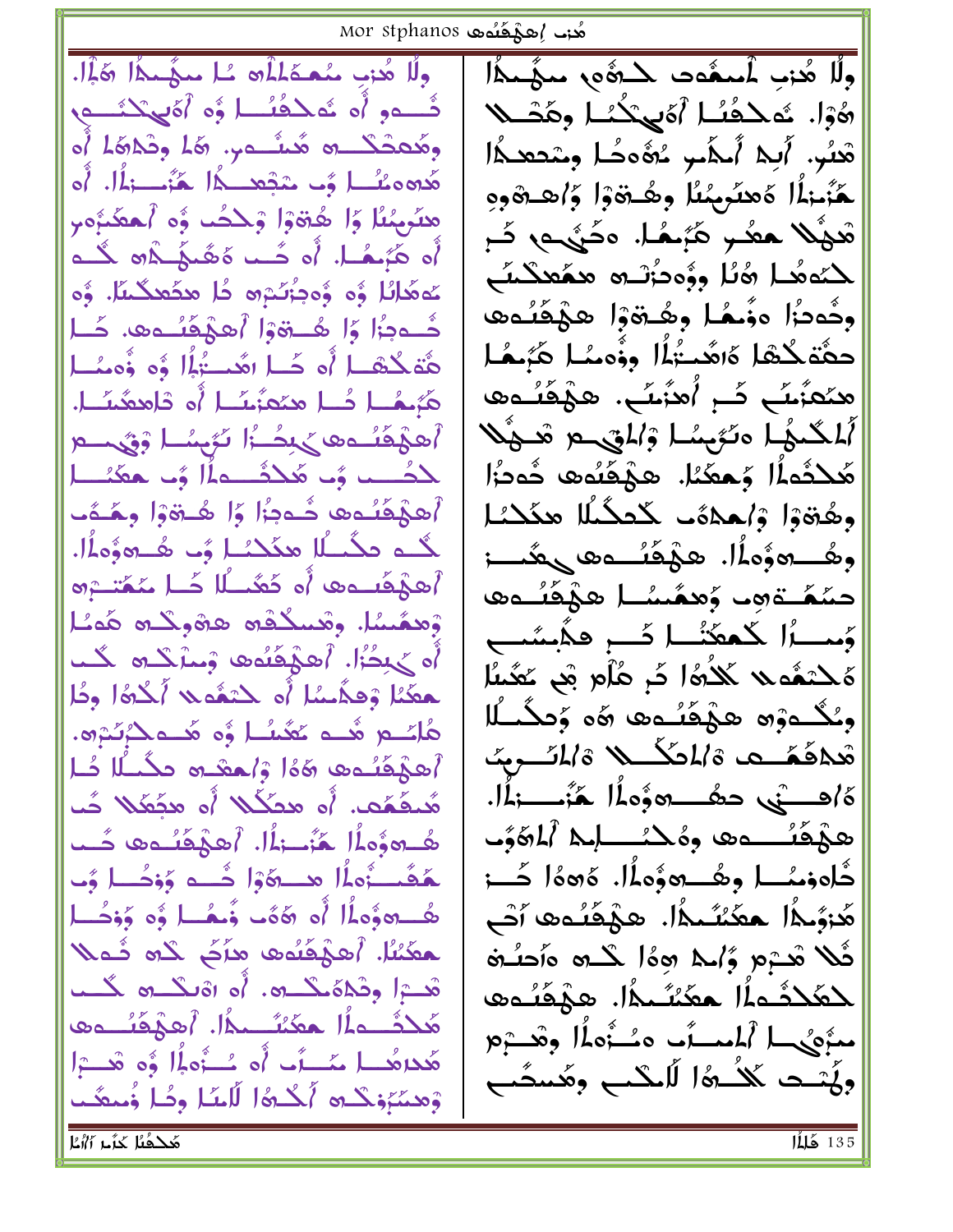Mor stphanos مُذبِ إِهِيْهَنُوهِ كَمِنْ هِهْفَنَـْمَدَ فُوصُـٰ وَالْكُب لَّكْتُهُ. أَهْلُهُكُمُ أَنْ يُوَجَّاهُ! وَأَسَلَّأَ وْالمْوْوْهِمْ شَهْلًا ثَالُهَ أَا. مَذَهَبَ كَلَم وْلِئُسُ حَدُّب وًا دَّاشُولًا. مَبْنُوا سُل أكْتُ هُتُ مُحْدُّدُ أَلَّا وُبِ هِمَدَا. حَفَكَتُمااً وَحَفَنًا. هِهْكَنُده خُزْهاًا أَهْهُفُدُه دُّوَءُ } وَا عَشَا فُءتَكُفًا. ومَتْسًا هُـــوَدَاتَا. هِهْفَسُــوه كَـــرِ أَهِهْفُدُهِ أَبْ تُعِبُلَا وَثَنِيُهِدَهُ! كُنَا هْدْيْ هِ رَوْءُ الْحَكَاقُا رِجَّدْ أَنْهُ مَحُدَّدَاً ا دْاقْل. رِجُمْلُا أُو حُثُمْلُا مْسكْبْ أَ لَّاحُدُهُ الْمَحْمَّدِيُّ صَحْمَدُ الْمَحْلَةَ قَّىهَمَـــــْمِ مِهْمَمِــــهَا. أَهِهْهَـــــهِ لَّا رەۋا. ھۇقئەھ كە شكىي وخُلونُدا كَانُب وُب أَوْجُا هُرِفَكُوْكُ. أَلَّا كَانُب ٱلمَذِّكَـــٰ ٱللَّا شُكْــٰبِ وِكَـعتَكَـٰلِ ٱلْمَوْتَــٰ. وًف بعظيًا. أَهْوُكُفْدُهُ مُحِيْدِلًا تَحْكُمُوا ههْكُسُــه هَيْــــرِلْا وُهُـــا وحْــــه وْاجْا دُا هُجْنُب أَ مِيهَ عَمْلَا هَا هَجْهَمْ مْعِمَٰلُمُنِّـــ مِمَّتِعِنْــا بِّنَــ دَامُّــۃِنَا وًت سَجِّيجًا. أَهِجْهَٰتِهِ مَهْ أَبْ ثَوْوًا هَيْنَا وَسِيَّسِمَّا. ھِيْھَنُّمِھ نُـموُّا وَاوْھَـب وهَيْبَدْ حَمْدَ اللَّهُ مَيْنَ أَوْجُدًا. أَهْ أَب هُنَّى حَاوْدُا مَ هَعَمْ حَرْحَسَّه هُي تَعَكُّدُ وِكَشُرُّا شُمْ رَهُوبُدْرُهِ. هَٰزْآءُلَكُلُو للنُلْطُ لم حُدُّدةُ وكُلِّسُتَّةِ وَبِّ لْكُنَّ مُحْجُدًا لَحَدٌ وَأَلْهُمْ كُنَّب هِهْكُسُـــوه هُـڡـــزُا وْالْمَلْكَفَــــر كَتْفُمْتُ وَأَمْرَهَ. أَهْلُوَفُسُوهَا هُوَ أَزَا للتَكَلّْسُـــه أَا أَلْمَـــــأَب. وتَرَّبِينُــــا وْهِكُلْهُمْ لَّكُبْ هُلْكُمَاْ أَوْبَ هِهَٰنَا دهُـــــــــهوْه أَلْمُ هُزُـــــــزِيلُّلُ أَبَاحَــُـــــوَّب. مَدَّبٌ. أَو تَجْبِسُل ثَب هُ‰وُوماُ! هَزُنْ:اُ هِهْفَنُـهِ كَعُـُـهوُا وِكَــرِلَمَا هَرُــمـكَا. هُستةًا. أَهِيْهُتِ وَهَا أَوْ كَعْثُ وَءًا وُب وكبع هُكْشًا هِمُسْا هُدْيُهَاا أُسِرِ جُراً الصَّمْعِدَّا وجَاهُدِ هُكِدًا مِعْسَا هُـدووُتِهِ هُنُوــزُا. وَامكُــل وَامُلْ أَبِكُب ئا مُحكَمَد دَرْه هُلَّاتِه أَه هَزْتًا. وَّامِضًا وُٱسُالُا. لَمُعْبا هِـدَا لِمِدْهَا أَه لَمُعَـــ تَـــ30 أَفْ مِعْمَعِمُنَــا وُحكـــد. همْكَسُمِ هُنْهُما ولَمْوَيْحِمِلْا وَصْبَهِ مَعْمَعُمُنَّتِ، أَهِجْفُتُ هَ فَيَهُنَا وَب مَنْعَمَّنَدَا وْادْهَ دَا مَكْبَرَ أَهْ هَبْـمَا أَهْ مْدَوَّدَا هَٰزُهُا هُمْدَهُا وَهُتَمَّا. ههُبِمُنُـا وَا هُبْتُمْـا. أَهْهُفَنُـهِ أَب هِهْفَسُـوهِ رَجِــدًا هَّزُـــزًا وهُـــوّةوا. جَعنْلا هَزْجِرَاْ وَا هُــقوْا. أَهِيْهَتْده همْكُسُـــه هُـــــمكَّنْهُـــهُ مُكُــعُــــل هُوَجَرْسُهُمَا مُتَصَعُلُ وَتَقْهُدُا وَمِدْهَمْتَقَالَ وِتَفَعُدًا وَهِدَةَ تَعْتَلَ. هِجْهَنُـهِ وَنُـهُـل أَهِكُومُهُ وُسُمَا تَذَكَّا وَهُمُعَمَّنَا أَه ذُهُــا وَهِمَعْهُنْــا. ودُــودُا هَرمُدُــا ضُمِعُوا هَرِهُنَا وَهُــوَوَا. أَهِهُكُــوها وهُـــةوْا. هِمْكُنُـــهِ هُـــوُّا لُا هُدوُّا ولًا كُل مْحِيكُت. وُب كَبِراً احَل مَحْدُمُا حَرَّ أَأَنَّا  $\frac{1}{2}$  136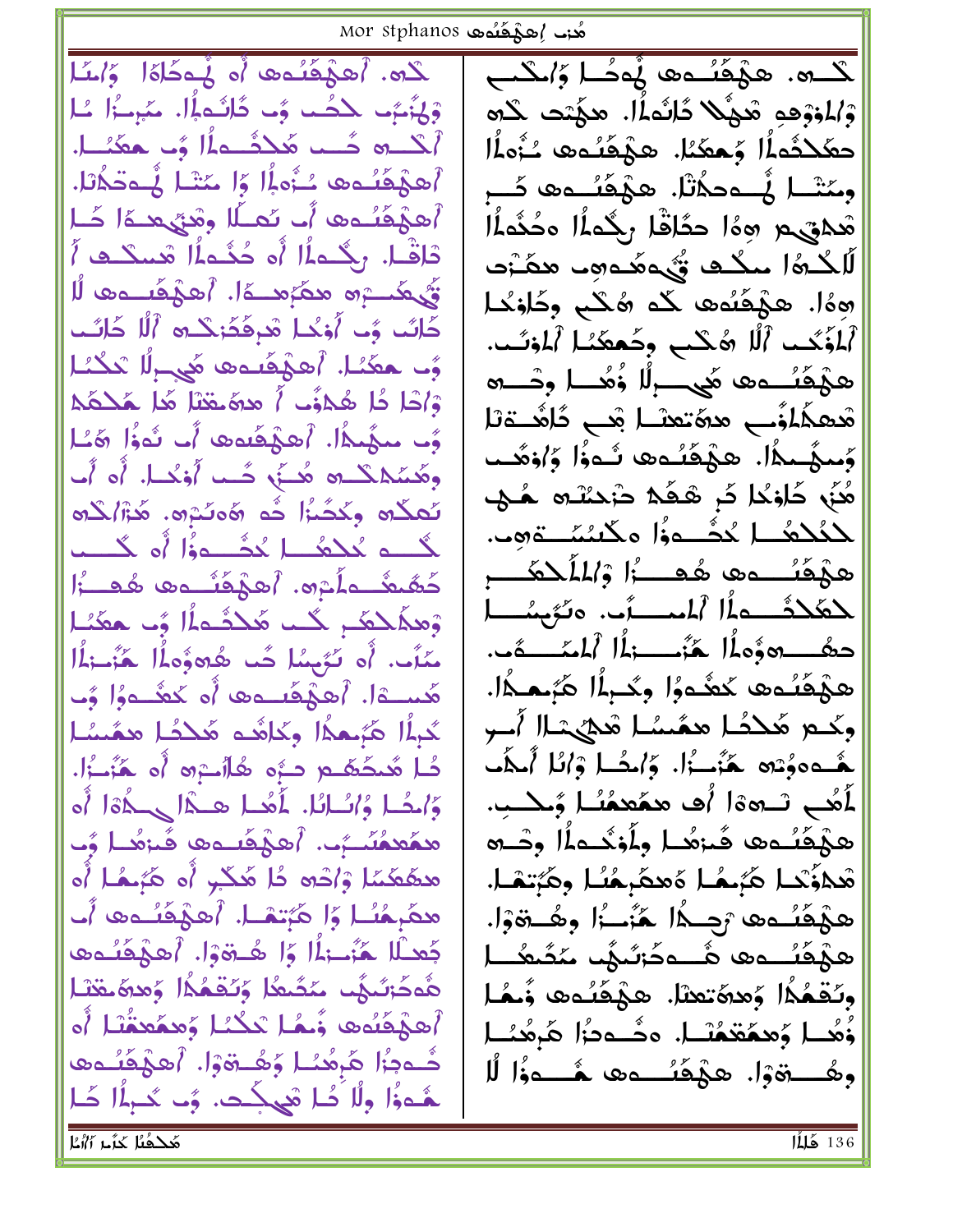Mor stphanos مُن إهلُهَكُوها كَحْمَلَتِهِ مَا حَكْرًا هُمُهُ أَهْ أَكْثَرَتُهُ هَدَمَعَمْنُا وِكَرِلَمَا وَحِحُدُهُا وَ هَدَفَرِبَا هَا تقِبْلَا. أَهِهْفَنِّمَهِ لَمَحْمَدُا هُزُنُوا بَهْد مَكْتِتِهْ بْمِي نْتِنُدَا. هِهْفَنُـمِه وِكُما ءُٱهُكُهُكَمَّا شُوَوَهُ وَوَ هُمَّتِسْتِرُو لَمَكْتُمُسْسِيرًا هَزْنَسْسَةً وَهُمُسُسْسَلَ. فُسِدًا كَسْدَهُ أَوْ شَرْكَسِدِهِ قَامَصًا وَحِدْثَاهُ حُدَىٰ حَمَـٰىٰ ﴾ [المحروم 26] أصـرًا قَيْهِكَمْــــــــــــــــــوَمِيكِــــــــــــــــهُ أَحْرَبِهِ كَـــــــا همَنْقُ هَزُمْ وَيُّكْ هُمُوهِ =. هَهْهُمُوه ثَعْدَقَ سَكُمْرٍ مَا هُزَيْا. وتَعْدَفَعَدَا أَكَ ضًا كَتّْفِعْدُمُ مُؤَمِّنٍ أَنْ وُاكْتَابِكُمْ لَهُمْنَا وۡحَبۡ رِكۡـٰٓءُٱہ مَـفَـمُّـفَّـ كُــرٖ مُّنۡـُـا وَاعْعُد أَهِ مِكْعُداً هُـفَـمِنُنَا. أَه لَكْتَمَّةَا ولْمَأْوَّدَا حَكَّم حَحَّصُبْهُ مَأْبٍ. كَاحَقَّ وُاكْسِدْ أُهِنُسُوذًا. كُنْسَبْ وِثْلَاثَا حُسْب لَّكُمْ لَهُمْلُمْ أَهُمْلُمْ مَا الْمَسْرَعُلُ مِنْ الْمَسْرَعِينَ مَنْ الْمَسْرَةِ مِنْ الْمَسْرَة كَتْشْتْهَلَا وُاجْبِهْ فَأَاهُبْهِا. كَكَذَبَ وَا كَحَبَّدةَا هِمَّتْبِ أَبِيهِ أُهْدَماً!. حَكِّهُـُــهِ أَلَّا أَه مَدْهُومُنُــهِ أَلْمَــهُ مِنْ حَكْمَــهِ لَّالِكْتَـٰدَوْلِ بِـقَالِهُـٰ لِمَحْكُمُـِـتْرَا ـِهُودِلُمُـٰـا فِيَنْقَصَا وَجَد إِنْكُسُمَةً مِنْ وَمِنْ الْأَرْقَدِهِ كُنْتَسَار هُعِدَهُ وِمُثَمَّلًا وَحِكْمًا وَسِعَكُمْ إِنْهُدَلًا. هِمُكُل لَمِمًا. أَو هُدوسُدْواْ مِعَكْمِدًا. لِحَقَقَقَا اعْكُلْ كُحِكْلِ مَعْدُوعُتُمَلَا لْكَدُوْنَا أَو لَكَعِمَعَهُمْا تَرْفَا وَا وُوحُــٰٓرَا يُحَدَّا. حَدَّــمحْم أَه يُحمُّــا خَبِلَنُـٰـِا ههَكْهِدًا ۖ حَدُّةِتَا وَهِمَعْهَا وَحِثَمَاً ا ـِّقُدِهُوُا وُت أَدْخَلَائِهِم أَتْ ـِهَزَّنَۃِلًا. أَد ووَّدتْزَا همُدْوَّا. للطُّلُه لْمَعْمَا وْبِ كَكَتَنْتِرَا مُدْهِئَا أَهْ هُوجِعُنُا وَالْحَبِ كْبِلُنُا هُ٥مُهُا ووْمىككُم هُنْناًا مَنْ ذَلاً لَمِحْمَلَ وَحُمَّا هَكُنْهُكُنْ وَبِنَ أَنْ هَكْتُتَرَا هَوَّتَعَثَّا مُدَهُّدًا مَعْدَدَهُنَّا. هنْعُلْمْ إِيَّـٰهُۥ وِهِّعُـٰمَاءَ وَّه ـِهُمَصْبَاً وَّب هكَمْ مُسْبِئًا هُصِيًْا وِهُصَيًّا لَحْسِنَ وَّكُـــــــمَلِّــرُومٍ أَو وَمِ أَكْسَــــرُومٍ أَو وُو ەھَەھُا لًا حَبَّىلًا. وَحصَّدَسُل وِذُهُمَلُر. ؤُهِنَنَّوْمٍ أَوْ هَٰٓبُنَغَا أَبْدَٰا أَوْ حَثَّهُكُلُّصَ ەۋاھەر ەوۋەمىر ھەمگاھ مَّدَهُمُا مَعْدَدُمُا مِنْدَدًا مَوْسِجُةًا حَبِّ تحذا وبكَثْلُو. 50هُمْ هَقَــزُا هِمَٰرِمُنَـا وَالْمَكْتَهَـا هِهْفَنُـهِ . وَوْجِزًا رِجْهِلًا وِجْهِدُمَا وكَحسُّا ودَّاقْط ٱلمَّى مِنَّ مَعْمَوْحُسُّا يَحِسُّا ۖ وَمُعَــٰماً مِمَكَــٰـدًا لَحْمَـْــبِ مَكَــَـٰـًا أُهـدُا كُــح هُـْنُــا. وَحَبِّحَشُـدلَٰا وتَـٰهـُــا أَلْمَٰـَوْتِ. وَأَسِـدٍ هُـزهُــلِ هَنَّـُـلِلْ. وَفُــسُــلِ حُشَمُا محَمْم حدَكُــه مَحكمُرُسُــدًا. وكُعرِّبِكُمْلًا وهُرْبَعٍلْ. كِرُودُرْتُو وَحَكِمَا حكَمحكَتِها مصَرِهُمْا حَصكَصَهُنَا مؤَحَصَدًا ەكسو ەڭتھُسو تەھكىلا قىزھُىل ھُئا حَقَّةَوْا هُزْبِ هَهْكُنُوهَ بِكَرِيْكِ وَيَتَّصَّرْ وهُوَصَّى هُـمُـا حــهُلَا عَهمُـا ووُهجُنُــو. حَمَّىهُــمالُ أَرْهَــْمالُ. هَحكَـنُــل نَهُـــزلُمْ ا ەدَّاتِئىر ئىلاقتى كى خْلگىگى ەنىھكىت مَحْدُمُا حَرَّىرِ ٱلْأَمَّا  $\frac{1}{2}$  137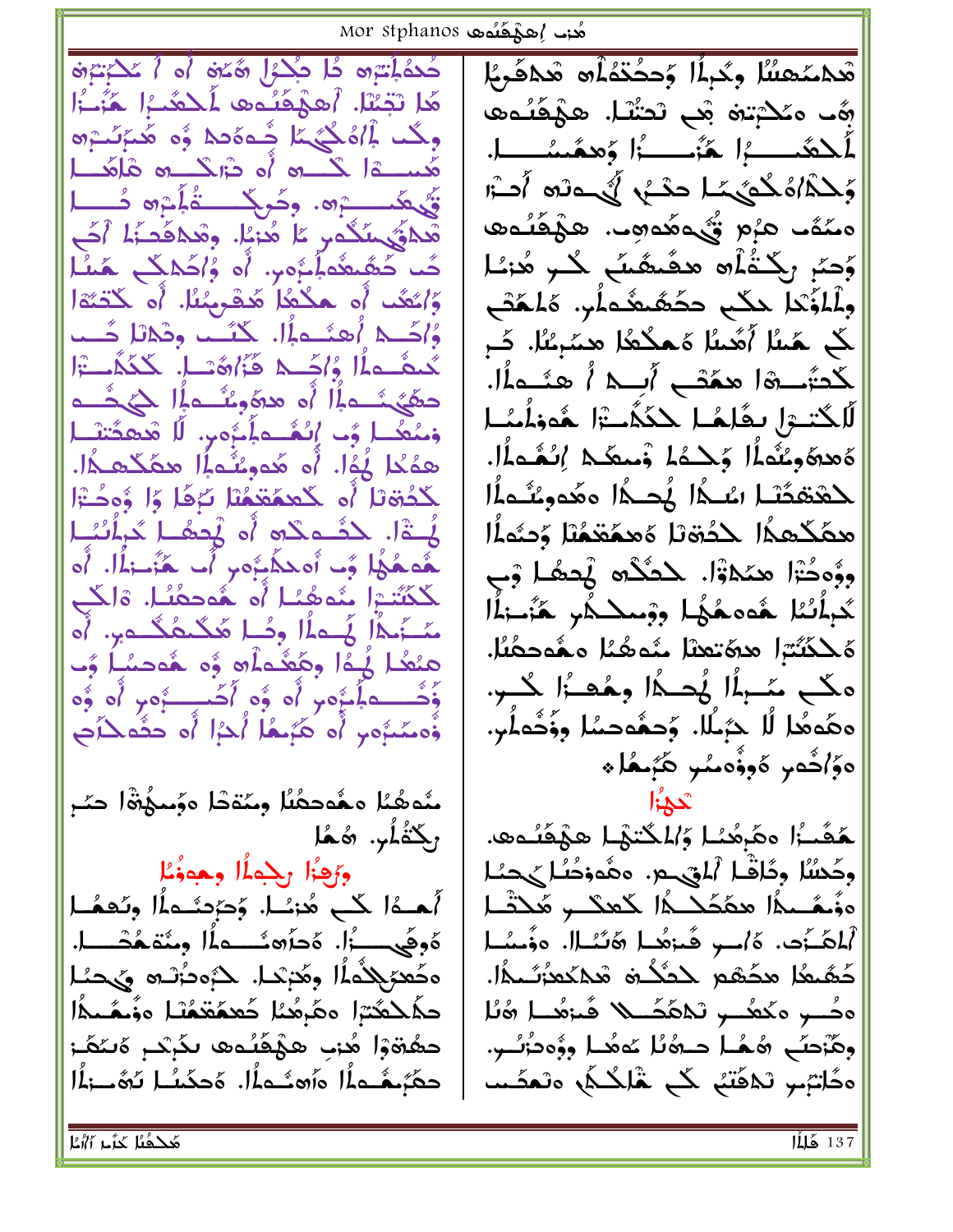Mor stphanos مُن إهلُهَكُوها معَمَدْمَالِهِ. ةَمَدْمُوب مَصْدَمَّا مَمَىلًا ووْحنُنُـا. تَمْلُحـزُها خُسـزُلُمْا وِهُــوصُبُو وَهْدُهِ بِمَعْدُ مِهْدَدٌ مَا أَسْتَمِرِ مِنْهُمْ وَمِنْ مِنْ مِنْ مِنْ مَنْ مِنْ مَنْ مَنْ مَنْ مَ مَكَنْدُا. هَحَفَرْوَهُا هرَّمِسًا نَشْعَا كُــر أُسِ وَحدًاقًا كَحَمَٰا وَرُجَّةَهُا وَيَصْحَرُ وَهُا ـغُەھسُا ەلُەوُــد*اًا.* لَ*ا*َھُەر هُدهُنُإِلِمْ. وَلِكْهُه وُلْمُ وَمِنْتُمْ اهُدِيُّهِ وَ فنحمضه هُوصِمًا لِحَمَدٍ لِلأَوَّا. أَحْمَدًا هَذُوهُنَا كَدُلْلِكَ. مكّد حْدَّرْتُهُـا هِسَّىعُـا أُسِر وُاهنَّب اسِـلَه و مُكْــوهُالِـه. وكَـكــرهُوٓا ەلْل شىرە ئىسلائىل لىگىمىدۇرىكى ئىسسە ئەربى أَكْلَ هَدْءًا هؤُهسُلَ هَبُسَهْلَ. سَبُنُلِكَ هلَّا فَيْ\$هدْا وِدَاقْا هَدْلا هْدەُ؟ مُرْئابى كَرِ بِهُم رِكْماً مَكْفُسُومٍ هِكْنُو وَهُ ا هْدْهَكْيْ بُابْدْ. 6ە وَحَصَّ عُدَّا تَبْحَدُه هْدْكُمْفُلْإِيدْ. وَوَٰٓا عَاهُنَا جُبِياْ! هَٰٓبُمْدَا! انحسفكله لحشوني للهكلملا مصلحر أَوُهكُــٰٓ; أَا مِنْهَـٰهُـُـٰهِ مِنْهُـٰهُـٰهُ مِنْهُـا هلَسُل حَزَودُتُه حفَلًا قَتَبُ فَرَسِنُلِهِ ەھْـالْا ھْنُــو قُىمھْـا ەَمىنْـا كَرېڭـةْلُ10 وْأْهْدِهِ لِلْمُعْجَمِيمُ أَوْأَسْفُرْهِ حِسْرُأْبِيهِ. ەكىر قىس ھڭتئىدەپ ھۇگىل قُىھْل هڤَىعُ*نْلْ*ىد. حەمُلْن كَحَرَّدَ أَبَّلَ وَكَرْ إِلَّهُ مِيضُحِكُمَّا لَكَدَرَهِ .<br>هي هَممُا هَرمُنا وحُكنا مؤت لَادُوُم مشيا هْرِذًا وَرَجِزًا هُم كَحْدًا يُحوُّمُا مًىهُوَمُكُمُا وُاهُم هُووُّا ۖ وَوُصُوَّا ۖ } همُسُـــا أَه أَكْتَهَـــــــــنِ. 56أ وتَّدَــُـــا ھمَسُلِ كَلَّاؤُا وُلِّكَ ٰ ۞ه تَعْلَـٰدُا هُحصًا وَّه هُئِيٌّ وَّ هُــهوَّهاً. هَٰهُ! ەھْنُەھُلا ۆُنُ ھال وھُلەۋەلَمَا. ۞ە وتؤيته هُجكعكم وهشه كُم هُمِلًا وِبَهُء كَنْ أَحْكَمْ حَمْدُلًا مْدِئْكُمْ. لِحَصُّبُرِّــــــــَىّ. أَبْ تَعَــــلَّا وَالْمَءُ لَكُــــم كُسِرِ أَلَمَ الْقَسِيقُ الْأَسْمَوْهُكُمْ. 69 وَ99هَ دَكْمَ بَيْنَ وَأَوْسَى مَدْ هُدِهُنَّ وَوَسَيْدَ ووْهكُلُّ كُمْ وَوْحُلُّ وُحِثُلُهُ وَوُمِلًا. وْأَصْلَا وِهُدوُوْماْل وَدْدَ مُنْوِ وَهُنُّتُ هُـْ وَوْا سْتَوْرُهِ أَو مَعْصَدَهُ لَمْ شُدْوَا هَرَّتْهَا. أَه كَدَّائُكُمْ وضُمِيْلا هْفَيْلا كُـومَٰذْلِلْمَا هَّئِتْمْـا. ەَݣْمْتْــْزا وَائْتــى ائتــى. أَف هُمَكَمِنْدَ ۞ وُمَبُسْدِ لِدَٰكِ وُبِ لحقها أمكعب ششم لمسؤوب مَنْحَشِرْهِ. كَمَلا وَوَّةٍ كَبِ وْمَعْكَلِتِرْهِ. هُدَيْكَا مُنْعَاهُمْ. حَيْرٍ وُوْقَاعَة حَزْمَعْدَارُهِ معكَمعَنْزْوه كَالْكُلُّهِ كَتَرْكُمْ أَوْ كَلّْسُجّْب أُهدَهُ: وَ كَلا هَتْهِ أَأَنْهُ لَكُمْ حَهَدَاً. حُلِكُــه مَـــولًا. أَو فُـــوو هُودُنُـــل أُسِبِ هُودُتُسًا هُتَسِيلًا ۖ كَيْهَدُوهُ مِ. مُعجَلِكُم ﴾ أُوهُلاً و. أُو هُرَا مُوهُدًا أُو ەھُرِهُمُا ەۆْھُا وھُـةْوْا ھۇھَمُـەھ وُّڪْلُوَّا هُوَّوَا أُهِكْمُهُمْ. مْلِقُو هُـلُّ هزم تكثفي لكصّ للوزسُا مَحْدُمُا حَرَّىرِ ٱلْأَمَّا  $\frac{1}{2}$  فَلِأ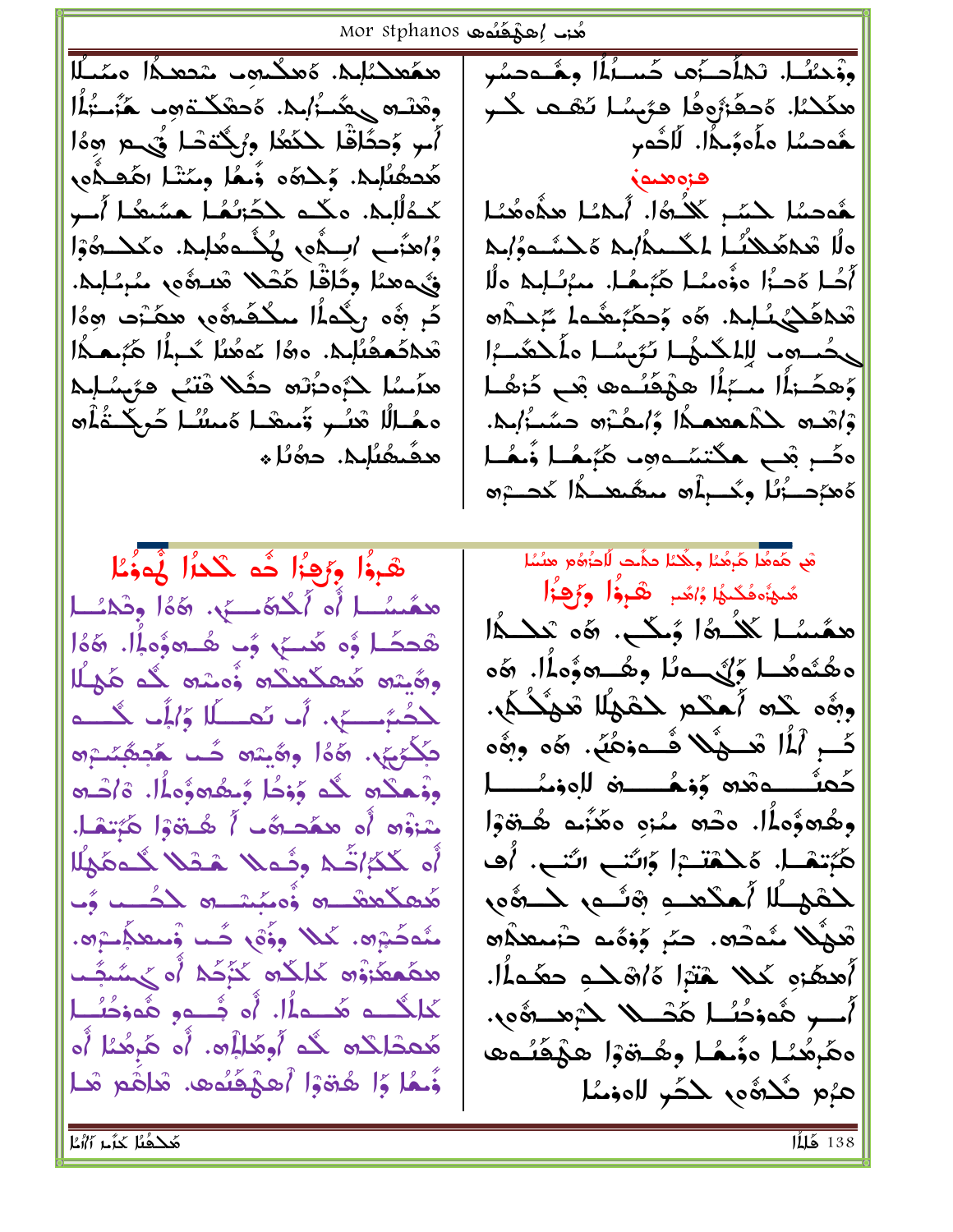Mor stphanos مُذبِ إِهِيْهَنُوهِ ثُمللُه اتَّحِيلُه أَه وَوْحًا وُه أُوهُا. أَه وهُدوَّهاْل وُوهُـا. ۖ وَحُثَّىٰ وَمَنْظَ وَقَاقَـا خُورُ هَذَا وَ الْحَافْ الْمَحْمَلِكُمْ لَا مَعْتَرُهِ. هَكُــم مَّمَّـة هـ. مَــْهِت كُـهِجُــل أَه شَمْلَاه هُمكْسًا لَحْشُوْا هُتَهُا لْحَمَّةُوْا هَٰٓبَتْعَا وۡاٰحَفَلَه نَكَأُونٖ. هُنُا وِجُــولَم و هُـمَرِجِــَتَو. أَو أَحــرًا أَمَنُــرِمُّا وكَبِلًا هَبُعِهَا جَوْءًا وُوسُنُنَا هِمَيْنَا هُبُعِيدًا دْعَبُيْسُواْ وْْمِنْسُمَاْ دُيا لْكُرْكَاوُهِ هُرُمُهُا. مَدْهُا وَفُيْ هِمْتُهُ مِنْتَهُمُا كُنْ تَلْوُتُ وَ هُمَوَهُا وُهِ حَقْلاً وأحتَسُمُّا مِمَّة حُمَّا مِمَّحْمًا وُودِرُبُوْرُه. أَو خَارْشْنَا وَا لَمْحَسُنُوا أَو كَبِ أُهْدُٰا. هِهْكُسُوهِ أُوهُا مَكْسًا هُتمكْهَــا حُــا محمَّــكهُــا أُه مْامحمُــا. ذُهِ مُمُبُمُل. وَكَيْݣُوا وَجِعَيْرُوا هِجُمْسَا أهمِفَنُوها أو هَنْلا مَكْمًا وضًا هَٰذًا لمُنُكَّمِ مِكَـةَا. هِهْقَنُـهِ دَهِمُـا وُّه هَـزُوُّا همَّسُـا سَـرٌب أَه كَكُـُــم رَهَتَىْلا هَجْزَجْتُنَا وْالْمُحَكِّرْ لّْالْحَـجْا. يْ وَمُسْبِقَى أَهْلِيَفْسُوهَا أَوْ خُعْفُسَا وْهِرْمَظْهُ وْمُا حُهُهْدُا لّْكُرْهُا. الْمِحْمَدُ الْمُحَمَّرُ الْمَحْمَرُ هُمَنَّفَهُ أَهِجْعَنُوهِ أَو ذُخِيَا مِنَعِيَا وَبِ جُبِدًا هكْسُـــــداًا. ودُائــــابـــا ەھَبُــھُــــابـــا لْمَكْسُلْمَالْ. وَشَبْ كَاوُكْتُ أَنْ شَبْ فَرْتَــِهِ كَتَنِـمًا وَمُرَّتَـمًا. هِهُفَنُــهِ وَ كَيْشُدْفُ الْمَرْجُزِيْتِ مِنْ كُنْدَ قْبُغْسَارْ وَا وُهسُا مَحْدُسُا وكَعكسو مَحْتَسَا هَ تِمْلِ أَهْلِهُنُوهِ أَو وُهِنُل هَٰذِكُنَلٍ أَلمَكْتُ وْالمَكْكُسِيلا هُلْمُكْرًا. وِكُــهِ مَكْــُــا وَا مَكْــَّــا مِكَــرَمِ أَه هِهْفَنُوهِ \$حُجُّا وِ\$ىعُنُّواْ هُزَّىزاْ مُعجَلًا حُلِجُرًا. أَهْلِجَنُوها أَبِ وَوَوُا وِلَا معدًا بْعِي عَهْنُزْشَمْارْهُمِ ۚ وِرُجَّتَهَ صَلَّى وًت وَمُتَعَفِّذُا هَزَىٰ: أَلا ذَاوَيْهِ وَصَبَّحَتَّ هِهْفَنُوهِ وَوَوْا حُهُبِعِ وُسُلِّ وِيثُوجُلُ فَهِنَا وَا رَبِّكُتْهَا. أَهْمِفَنُوهَ أَبَّ هَٰذُوْا وِضْمْنَا وْمَدُوْ خَصُّمْدَا وُبِ مُنُوجًا وِلًا جُبا لًا مْعِكُمْحِنُنْـــا وَجَيْــــم فَرْوَحِمُــــا هَدِمَ حُسُّـــا محصَّـــةا لُّا مَدْدُنُــــابِـد. هُدهِمًا لَا مُعْلَمٍ. وَحَيْثُوهِ وَهُ فَزَوَّتَهُا . ذُهنئُنَــا حُــا هُـَــم أَه لَٰا حُــا نُــكَفِ. هِهْفَنُـــهِ مَكْتَفُـــا ونُــــهِ وَذَا أَهْلِهُنُـهِ لَهُ ٱلْكُنفُـلِ وَّه شُـهِ وَٰٓا. وَا وْرْهِنْتْ وَبِ هُمْهَا وَأَوُحْشَا لَهِ ٱلْكَتْݣُبُوهُ هُــَـَ هُعْهُـَا وُبَ ٱوُبِّكُـٰهَاْ رَهُسو. هُ/سهُوْهِ حَكَيْلًا هُبُعْدًا هُدَٰوَهِـُـ ۞ أَو هُنـــوَّوْوَ كُــبِ كَــبِدَٰا وِدَارْدَدْشَنَــ هِهْفَسُــه مَدَّـمُــا هَٰزُهِهَا وَجَا أَوْجُدٍ دَهِـزَٰهَا وَٓبِ أَوْجُلٍ. ومَثَمَعُلِهِ هَزَةٍ وذُهُا كُـ20كَلا أَهِجِعَنُوها أَو مَنْصُطًا. وصَّا مَنْصُعُولًا فَهِتْهِ. هَيْكِنُنَا كَلَاهُنَا مَنْصَ هُهْمَكُمْ مِهْكِكُمْ مَعَضَلًا وَا هَتِلًا. مَحْفُلُ حَرَّىرِ ٱلْأَمَّا  $\frac{1}{\prod_{i=1}^{k} 139}$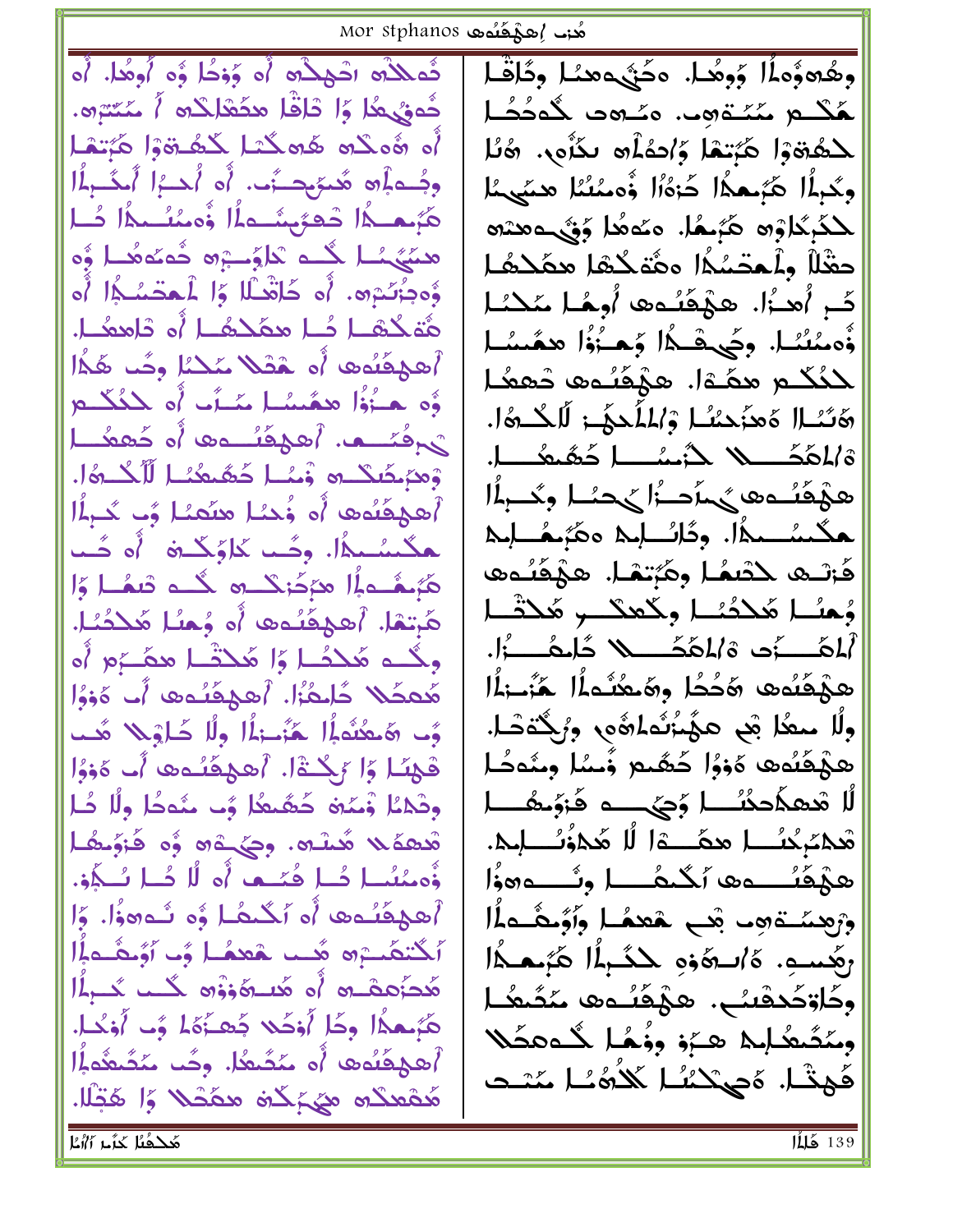.<br>هُذِبَ إِيهِيْهَيْهُمِي Mor stphanos  $\frac{1}{2}$ ا مَسْكَمْ الْمَسْكَمْ الْمَسْكَمْ وَالْمَسْكَمْ وَالْمَسْكَمْ وَالْمَسْكَمْ وَالْمَسْكَمْ وَالْمَسْكَمْ وَالْ<br>المسابق المسابق المسابق المسابق المسابق المسابق المسابق المسابق المسابق المسابق المسابق المسابق المسابق المساب í G ।<br>√<br>— ⊱<br>ك  $\overline{\hat{\bm{j}}}$ أَبْدُ، هِهْفُدُه لَمَحْلَ لَمَا هَكْبُوا )  $\frac{1}{2}$ حَدًّا هُٰذًا مَکَّ  $\frac{1}{2}$  $\overline{\acute{\xi}}$   $\circledast$  $\overline{\mathbf{v}}$  $\sum_{i=1}^{k}$  $\frac{1}{2}$  $\hat{\mathbf{\hat{\delta}}}$ అ ,ت). تتجتنب حكيدة المستمرة المستمر.<br>وَوْزَيف حكي\ة وتكلم تُعلاقُا كُــرِاُ ا  $\frac{1}{2}$ l てく بَعمُا ۔<br>م ر<br>م هُبُــعـٰهُا. حَـهْكُدُمَّ هُـحُـه مُـلِّ حَبُّحُـل  $\frac{1}{2}$ همُا ٖمُّ ∕∘<br>। څ ี้<br>ถ یُہی مُد ر<br>ر  $\tilde{\zeta}$  $\sum_{i=1}^{k}$ ר<br>^  $\hat{\mathbf{\hat{\delta}}}$ అ بعضمان مصطفحة مستمر.<br>بعض همشده فشال مكثشماً ا e<br>1  $\ddot{\phantom{0}}$ وهْبِ هُعْسُدُ مَثْلًا مُكْتُولًا. كُبْر  $\tilde{\mathbf{C}}$  $\tilde{\mathbf{c}}$ وبجا عصحـو هـِ ةوا هَبَتمْا أَههَاهِ<br>اْلمَكْفَعـوِ هُـِ ةَوْا هَبَتمْا أَههَاهِ ś 6  $\tilde{\mathbf{z}}$  $\breve{\mathbf{\alpha}}$ كَـــلا هَــَــه أَا. هُهْفَنُــه هَ دَهُـــاً  $\frac{1}{2}$ ر<br>م ر<br>د ئے میں کُ ر<br>ل خ<br>م<br>⊘ ے<br>م -<br>ג^  $\hat{\mathbf{\hat{\delta}}}$ ه ! "(( D - ! U(( x ((  $\frac{1}{2}$  $\frac{1}{2}$ .<br>.<br>. +9 ! (( @ ! " . 3B  (\$" 7(V e( ? 7 V- ? -<br>ا :< ]D O @+  $\frac{1}{2}$  $\frac{2}{\sqrt{2}}$  $\frac{1}{2}$ ?<br>? هُودُمُّا محَمَّطًا حَمُّ; السَّوْهَمُوهَ <u>و</u> َ<br>ہ  $\sum_{i=1}^{k}$ ′<br>∧  $\hat{\mathbf{\mathring{S}}^{\mathbf{\omega}}}$ Q( a O< Q(  $\frac{1}{2}$ 6  $\tilde{\mathbf{z}}$ سُلٰٖہ وَ <u>و</u> ہ<br>لا ــر<br>حکا ونّ ,<br>4 ے۔ً ...<br>ݣْكُرُهُ أ. مَمْعُمْعُلْهِمْ أَتْسِعْهِ مَضَرَّمِب  $\frac{2}{\sqrt{2}}$ بد<br>م  $\mathbf{r}$  $\sum_{i=1}^{k}$ ∪<br>^  $\stackrel{>}{\circ}$   $\circ$   $\stackrel{<}{\circ}$ ر<br>د  $\hat{\mathbf{c}}$  $\overline{\widetilde{\mathbf{z}}}$ حعُـابِـهِ /َ  $\frac{2}{3}$ ،ب<br>مَمَكُ ه مُسْسَدُّهِ وَهُمْ الْمُسْتُومِٱلْ  $\frac{2}{1}$ o<br>C ∡<br>\*  $\mathring{\mathbf{t}}$  $\frac{1}{\sqrt{2}}$ أَْفَ كُوْنُونُــــــوا، وَمَ هُـــــــزُومِاً!. ۔<br>و ,<br>K o وَح**مُن**كُ  $\tilde{\cdot}$ ں.<br>سُاھ مکرِمنمُل وهُــٰٓ; 、。 <u>و</u> ر<br>ل  $\tilde{\zeta}$  $\sum_{i=1}^{k}$ ์<br>ผิ هِهْكُنُوهِ مَبْعِنُنُا وِمُنْزُو وَحِمُدِيَا ا  $-90$ ั้<br>ภ .<br>بُوْيٌ ـــه مشتره مسكــــف تُوْيَه 厂<br>2.  $\left\langle \right\rangle$ هُـد وهُ! e<br>S بى<br>ھَكْمُگْھُ رەەُل مْقْدَحْشُلْ هُـلِكَلا 、<br>c  $\frac{2}{3}$  $\stackrel{\circ}{\bullet}$ 0 رەۋا. ھۇڭلەھ *ئىسگى*زل*انا* كُھزُكُىل e<br>S  $\frac{1}{2}$  $\frac{\nu}{\rho}$  $\frac{1}{\sqrt{2}}$ ر<br>مُوفِ سُ**سمُن**ۂلُنَّا خُ ں<br>1 ر<br>د ر<br>ه  $\sum_{i=1}^{k}$ —<br>ใ  $\hat{\mathbf{\hat{\delta}}}$ ه ے<br>مستق<sup>ر</sup>وما ֧֖֧֝֟֟֓<u>֓</u> ى<br>كَزْدُهِ مَثْلاً وكَاظْلِ هَذْ .<br>. وكَيْ\$مثال وكُلْقَا هَكْد مَّمَّدُوب. أَهشَاءُ الْمَحْمَدُ الْمَحْمَدُ الْمَحْمَدُ  $\tilde{\mathbf{f}}$ ر<br>ل  $\frac{1}{\alpha}$  $\sum_{i=1}^{k}$ ऽ<br>^  $\hat{\mathbf{\hat{\delta}}}$ అ .<br>\_c وَهمْسُا هكْشْم ง<br>ก  $\hat{\mathbf{S}}$ ر<br>د دُٰ;ُ/بِـم حدَ こり  $\frac{1}{2}$  $\frac{1}{\sqrt{2}}$  $\stackrel{\sim}{\bullet}$ ثكا .<br>.<br>. ,<br>K  $\mathfrak{u}$ : " الضَّ  $\frac{1}{2}$  $\lq\lq\lq\lq\lq\lq\lq$ ర్  $\hat{\mathbf{x}}$  $\hat{\mathbf{z}}$ سم<br>م حهٌد :نى*نْجا*  $\frac{2}{3}$ و<br>ل 6 ر<br>پي حدٌ . <9  (8D C 5  o<br>C ر<br>ر y<br>O  $\sum_{i=1}^{k}$  $\ddot{\cdot}$  R - )B- I .<br>.<br>. ى<br>حكْبِلًا وُّسْمًا وِسَطَّا وَمحصَّسُاٍ. ر<br>1 بِقَـهِ أَمْ ハッー مسجد المستقارة التي ينها المجازة.<br>من المستقارة التي ينها المجازة. フヮー ,<br>ر ر<br>م  $\sum_{i=1}^{k}$  $\lambda$  $\hat{\mathbf{\hat{\delta}}}$ ه  $\log :=$ e<br>S ر<br>ے  $\tilde{\mathbf{A}}$  $\frac{1}{\sqrt{2}}$ كَكَّة @هُا. هُاسو هُوْهُنْسا هكْتم سى كۆكلەر<br>16سىر كۆۋىنىلا ھگ  $\ddot{\phantom{0}}$  $\hat{\mathbf{c}}$  ,\*  R< - ! 7 ` I8 ): < ! 2 )  $\frac{1}{2}$ ー<br>ゲ<br>\*  $\frac{1}{2}$ كُلامُا. هِهْقَنُـهِ وَلِلْمُا مَـٰذُلاً  $\sum_{\lambda}$  U((B (( :< = (( و  $\tilde{\zeta}$  $\sum_{i=1}^{k}$  $\overline{\hat{\bm{\lambda}}}$  $\hat{\mathbf{\hat{\delta}}}$ అ .<br>فهك بحمْكُم للحَمْدَ الْمَكْمِ هُدَّةٍ  $\overline{\mathcal{L}}$ 罗 - و<br>م  $\stackrel{\circ}{\bullet}$  ہ ? اْهِ حْمِيْكُمْ لَلْأَمَٰىٰ لِلْمُكْتَبِي مِنْهُمْ وَأَمْرَضْ مِنْ الْمُحْمَدِينَ مِنْ  $\gamma$  $\sum_{i=1}^{k}$ –<br>ג<br>ג  $\hat{\delta}$ so ,<br>J أَهْهُكُمُهَا أَه شُـُدهُوه وتُكْمُـٰلُّ لِمُنْقَـٰدَةِ |  $\hat{\mathbf{x}}$ <u>s</u> 0 (  q- +9? M( ৈ<br>ব ه هُد يا بار<br>مان مان<br>1  $|\Huge \bullet \infty$ てタミ . حَقَّدَوُّا. مَّسَدًّا خُتَّ صَبِّرَةً وَّهَ مَكْتُبًا ۖ  $\frac{1}{2}$  $\frac{2}{1}$ بَمــدُا L  $\tilde{\mathbf{z}}$ وً - كَـــراً المَرْجَعَـــــــاً الْعَلَيْهَا عَمَلَهُ مِنْ الْمَالِينَ مِنْ الْمَالِينَ مِنْ الْمَ  $\frac{1}{2}$ بعد سبب<br>أسما هم أ ر<br>ه هههَٔ —<br>}  $\int$ .<br>حبا وهُـــه حكيـــْبو وشكله -<br>K جب سببہ<br>*گ*‰وُّا جُ هَكسًا مَكِنَدَهُ أَ. محَمَعَفٌ أَ هُـ وَوَا  $\frac{1}{2}$ ر<br>ولا Q( :.  $\frac{1}{2}$ محڪّ بُـــزٌب كَلِكْــه هَـــهِلْأ  $\frac{1}{2}$  $\tilde{\mathbf{z}}$  $\delta$  0 ے<br>بجن**شــا** أُ 6  $\mathbf{z}$ هَبْتُهْـَـا أَهْ هَبْـــنُّبْ كَالْمُـــة هُـــة الْمَالِي :<br>- دُــممدُّا حَزَّ ے , ,\_<br>ئــــما *أ*  $\tilde{\mathbf{z}}$ هههَٔ )<br>J أهجِعَنُـــه أن شـــه هذا حَزَــــمَدَا إن | ـذَا أ أما المسلما  $\sum_{i=1}^{n}$  $\frac{1}{2}$ ـ<mark>مُ</mark>لْــا وُ؎ دْ  $\frac{1}{2}$  b 5 - ((( ) リタミ ذْهُــا وَا قُـمُنْــا وُب تَـمــوَا مَـــداًا.| وَهُدَيْنَ كَمَ شَدْيَدَ. فَنُسُمْ هُوَضُلًا ر<br>د .<br>و ئە ۋ  $\frac{1}{2}$  $\H \circ$ وتعملات عصر تعملات.<br>مُعجلًا لَّذ مُنزيًا. أَهْدِعَنُوها أَو هَمَا ا  $\frac{1}{2}$ o<br>C  $\tilde{\mathbf{z}}$  $\delta$  0  $\int \tilde{f}$ ्<br>० هههَٔ r<br>J  $\int$  $\frac{1}{2}$ ر.<br>آ  $\overline{\mathsf{U}}$ ハッチ ا<br>أ  $\frac{1}{2}$  $\check{\alpha}$ ے تعلیم کا ایک میں<br>گب گے جگہ اگر وِحَّب كَجِبَاْ لَا هَٰتُمُّلَا وَاخْدَهُ! هُدِخَدَجْدِ. |  $\zeta$  7(((  $\frac{1}{2}$ ے<br>دے جی خلاف می .<br>ه کُس گود 7<br>?<br>)  $\zeta$ تا ہے۔<br>مالک اس کسکن  $\stackrel{<}{\sim}$ ه  $\stackrel{<}{\sim}$ ? 7Tf  $\leq \leq \infty$ ・ター وَا اُلْكُــوهُدَه ۚ جَأَبَ e<br>1 ノイー م<br>م  $\ket{\cdot}$ اه جَابُ  $\ket{\cdot}$ ه می گامی ه ر<br>د  $\mathbf{v}$ هههٌ -<br>J  $\int$ M 3( ،<br>مر ے مُذَ o<br>C **P**  $\frac{2}{3}$   $\frac{1}{2}$ .<br>وْهككُنْ كُـه هُزُبْ(ِه. وكُـب هَكْتا وُه |  $\tilde{\mathbf{y}}$ ہ<br>جُــٰ ھُکُ @- وبستسبت كما السياسية التي يتعدد التي يتعدد التي يتعدد التي يتم التي يتم التي يتم التي يتم التي يتم ا<br>وفي يتكتبراته التي يتمكن أن تتج يتكتبراته الل r<br>S P  I  ! 7( <  $\frac{1}{2}$ ىسبره.<br>شدق ها أه معكمًا *الله من الأح*كا. ے طّلکہ وُہ| ۔<br>ماہ کے بردان کے ان کا م  $\frac{1}{2}$  $\frac{1}{\epsilon}$ هههَٔ )<br>J  $\int$ ٫٫<br>هراكس أ مبّئتوه 6  $\mathbf{y}$ قا مدَ ا<br>ا ى<br>فَيُمْلَ وَجَلَ تَبِقُّلَ مَكَمْلِكُ ۞ أَ عَبَّنْتَ ۞. | (  $\mathbf{O}^{\circ}\mathbf{\hat{\times}}$ ە ھُ وب<br>لُوھ ِ أُ .<br>ه<br>ه  $\sum_{i=1}^{k}$ --<br>^  $\hat{\delta}$ so z<br>J أَهْهُوَهُ مِنْ مَا مِنْ مَلْكُمْ الْمُحَمَّلُ وَهُوَّب じゅん حْرَهُ وَاحْكُمْ الْرَحْقَ  $\overline{\phantom{a}}$ .<br>۹۵ ۋەھمىللا  $\epsilon$   $\lambda$   $\zeta$ ڋۿؙ י<br>כ ه کُ े<br>१ ے کا اللہ اسکے<br>مساح کا اللہ کی ا  $\frac{1}{4}$ كَتَامُتُّهُمَا إِلَا هُمْ كَاهُدْمِهِ وِْهِمُسُلًا. {هَ | ।<br>?<br>?  $\zeta$  E !#( 8 J M 9 ,سبزرہ کو<br>مکتورہ اُ –<br>به څم کک <u>.</u><br>كَيْهَانْ كَ محڪّ — <del>0</del><br>إنْشُرا  $\frac{1}{2}$  E 9? (((6 >f --<br>أ ،  $\mu$  $\frac{1}{2}$ هَلَاتُهَــا أَه لَا اِنُغْـَــا. أَهِمْكُنُــوه أَه | رەت<br>ئىسمەن }ٌ  $\infty$  $\sum_{i=1}^{k}$  $\mathbf{r}$  $\hat{\mathbf{\hat{\delta}}}$ es r<br>J  $\overline{\mathcal{E}}$ ے گباُا| וי<br>1  $\frac{1}{2}$  $\stackrel{*}{\bullet}$   $\preceq$  $\mathbf{y}$ هَعدكْمُا مِنَعْمًا ۖ وحُـا ۚ مَرْبَجُ  $\left\langle \right\rangle$  I8 ) - 6 )B 5 - I   $\hat{\ddot{\bullet}}$  0 **)<br>?** إَهِ وَحَسَّا وَا مُتَقَا وَهُمَّسًا. إَهْوُهُمُوا ا ر  $\gamma$  $\sum_{i=1}^{k}$ ์<br>ก  $\hat{\mathbf{\delta}}$   $\mathbf{\hat{\mathbf{S}}}$ ,<br>J |<br>|<br>|  $\frac{1}{\alpha}$ - بريد<br>ه قُاؤُا هُفَّ "<br>? أَه قَاوَٰا هَقَـٰزًا وَٓٮ اكَـفَـٰهِۢاْ وَقَقَـٰهِۚاْ وَقَقَـٰهِۚاْ إِ  $\frac{2}{\sqrt{2}}$ י<br>1 ر<br>مەزُّا ۋَب اھُ وْ يُحا  $\frac{1}{2}$ . تار المستقبل في المستقبل.<br>ب<sup>و</sup>كنا في م م الم الم الم الم الم الم الم الم  $\frac{1}{2}$  $\tilde{\zeta}$ كَرِهُنَـٰا شُـٰدو مَنَـٰا وكَـٰـٰاءَا ٱوُحُـٰا. ٱد **يم الأولاد**  $\zeta$ حمد الجنسية.<br>وحسًا ولمُكَمِّلا  $\frac{1}{2}$ ے وصلہ گے م  $\mathbf{S}$ 

.<br>بُل كزَ<mark>ير آ</mark>لاُنا  $\frac{1}{2}$ ا<br>الم ا<br>م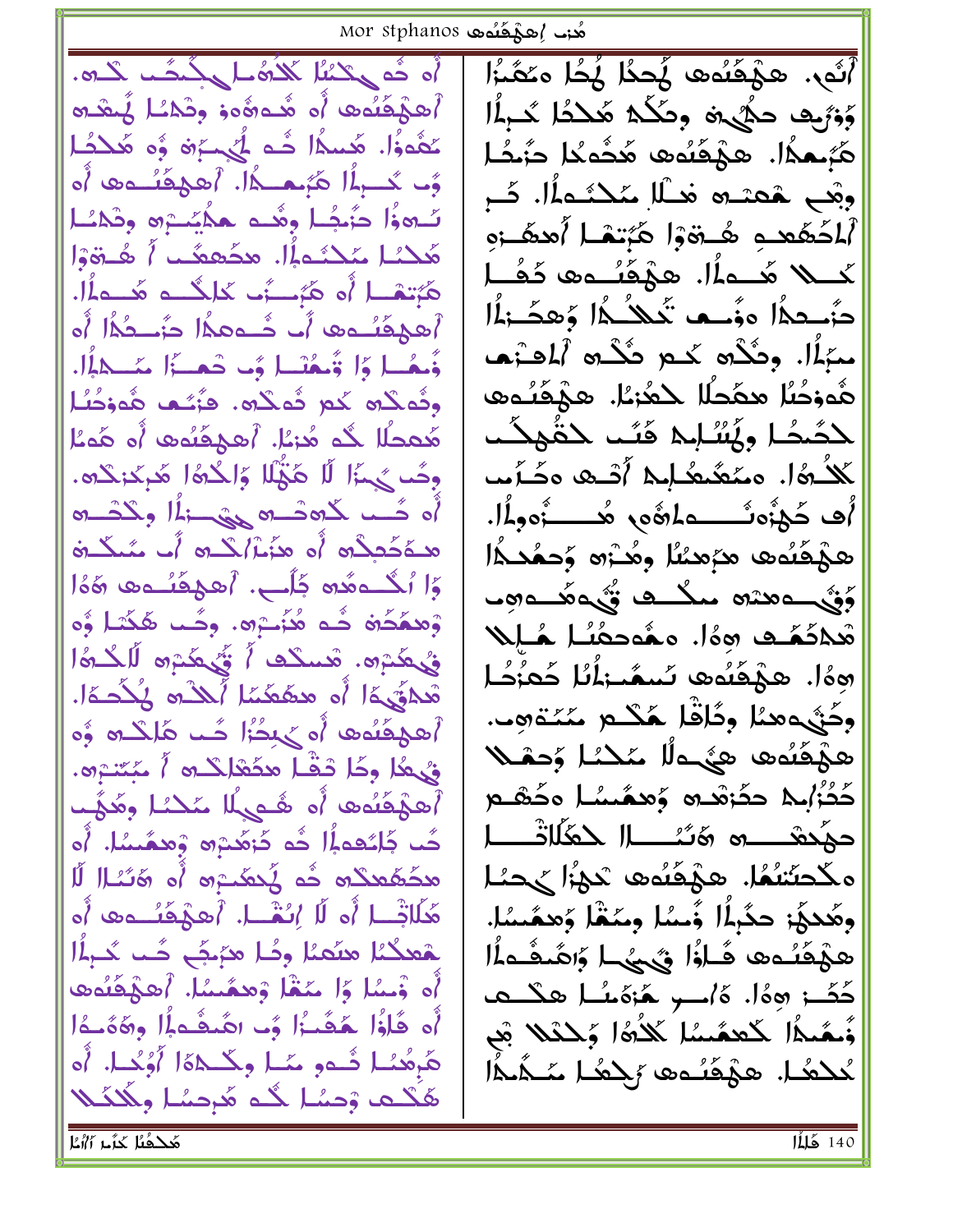.<br>هُذِبَ إِيهِيْهَيْهُمِي Mor stphanos  $\frac{1}{2}$ ا مَلاَدُهُ عَلَيْهِ مِنْ الْمَحْمَدُ وَالْمَسْتَمَا مِنْ الْمَحْمَدُ وَالْمَسْتَمَا مِنْ الْمَحْمَد ł أَمْ كَلاً الْمَكْرَةُ  $\overline{\mathbf{S}}$  $\frac{1}{2}$  $\frac{1}{2}$  ; /\$ وِذُها لَمُصَدَٰلُ هَٰٓئُوٰاً كَلَاْهُ!. وُ∕َكَ بَهُم  $\bar{\mathbf{z}}$ ـما  $\frac{1}{2}$ جبر، عصبان الجبر<br>جو ماڻ ڪراچي جو آبادي o<br>C  $\tilde{\cdot}$ ثُمكْنُاك حمْنْزَه نَهُ أَبكَ أَلْمَوَهُ .. e<br>N و .<br>وهُـُـــا وهُـــــهؤهاُ! د<br>ا o<br>C َ<br>ح ئے مک <u>و</u> ×<br>0  $\sum_{i=1}^{k}$  $\mathbf{r}$ ھۇھَ*دُـــ*ەھ ھُٻھُـُـــا وھُــــەۋەLَ!. '<br>ሶ .<br>مُسْلَمُ .<br>حصْل وَهمَقهُنَا وقُ .<br>و .<br>أ 一<br>夕<br>\*  $\stackrel{\circ}{\bullet}$  كە $\stackrel{\circ}{\bullet}$ <u>و</u> ×<br>0  $\sum_{i=1}^{k}$ つ<br>へ هِهْفُلُوهِ فُسْمًا وَمِعْمَعْهُلَا وِفُسَمَّا ا ے محبّز ا ?<br>।<br>। لعا دُ ر<br>خُف حدُّ 4" ! U(( D ں<br>ح محکّ  $\overline{\phantom{a}}$ ----<br>43 سىسىسى»، شەرئىلا ھۇھى*شا ھۇسىل*ا <u>بر</u> ر<br>دوکُل مدَّ  $\frac{1}{2}$ ≽<br>2 هُودُنُـا هزَجنُنْـا همُـسُـا. .بي. عددت من السياسة<br>مُسْمَعُ اللّهُ اللّهُ مُسْلاً وُسُسْلَ ر<br>ر ر<br>م  $\sum_{i=1}^{k}$ ั<br>กิ  $\hat{\mathbf{\hat{\delta}}}$ ه 1UB((((( ; ! U<(((((c ? C 1U((((( c@ . - يدُ الْمَ ء<br>1 0- ! 2(((( @+ 1905 - 1905<br>Loqui ×<br>0  $\sum_{i=1}^{k}$ y<br>≥ ۿڲٟٛ .<br>1 حفّائـماً! م<br>ا للسُّدُهُ جُلُّ أَهْ وَجَسَنَةٌ مَعَاشُواً. وَهُمَا مَعْهُمْ الْمَرْضَةُ うりょ <u>گئ</u>ا  $\frac{1}{2}$  $\frac{1}{\sqrt{2}}$  $\stackrel{<}{\bullet}$  ج ر<br>ہ هُكَسِلًا سَكْفَبٍ كَخُمًا. أَه هنَّل أَا  $\left\langle \right\rangle$ g o<br>C -<br>و ر<br>1 وكْسبِلُا هُبْمِيهُا र<br>१ مسلم السلم السلم السلم السلم السلم السلم السلم السلم السلم السلم السلم السلم السلم السلم السلم السلم<br>السلم السلم السلم السلم السلم السلم السلم السلم السلم السلم السلم السلم السلم السلم السلم السلم السلم السلم ال ļ مَ وَهَرْكَةُ لَمْ  $\bar{\gamma}$ ۔<br>•<br>• 6 ر<br>لم س<br>ملك<br>ح ر<br>مَكْتُنَا وِوُّەدْتُس ھەھكە <u>ہ</u> .<br>و  $\frac{1}{\lambda}$  $\left($ َ<br>لا سم<br>مع ى<br>شكى دشمَه. ةالمَكَّــف أَشَيــُ لِم  $\frac{1}{2}$  $\frac{1}{2}$ مُد P((( ) ة<br>كال<mark>ك</mark>  $\overline{\phantom{a}}$  $\overline{\tilde{K}}$ سى<br>تىمۇككى. خىقىنا مۇب  $\tilde{\mathbf{y}}$ حَدُّثَا مُنَّى. وَبَعَى فَيُحْمَدُ ا o<br>C  $\frac{2}{3}$ تحصيح : تحصيح البحريج المحاسب.<br>وكافسا هميّ حساءًا معجمًا المحاسبةُ .<br>.<br>. -<br>م o<br>N 6 .<br>.<br>. .<br>اگر مکثول لگ وَاحْدِهَزْوَلَ بِكَفْتُولِ كَبِ. وَبْعِي مَكْدَةَ بِ و, ــرى ــرى ــرى<br>رُوحفُمُا كموهُـتُمُا وهَاوْا بِمَوْت  $\frac{1}{2}$  $\frac{1}{2}$ .<br>ة  ()J 56 -#  $\ddot{\phantom{0}}$  $\check{\bm{\varsigma}}$ كَبِ. وَبِّي حُوامِمًا وَحِمُــهِ يَجَاوُوهِبِ b#(C s(  )> - (B .<br>و o<br>1 ⁄∘<br>।  $\hat{\tilde{\bullet}}$  , ົ້<br>ດ  $\mathring{\mathbf{e}}$ م  $\frac{2}{1}$ تمْه والْ 6 ە<br>تىن**م**َـا دُ و<br>ل 6 سما حككبُوًا هَصَد  $\frac{1}{2}$  $\mathring{\mathbin{\supset}}$ و ر<br>نمن*دا بن*ھُۃ کُے  $\frac{2}{\pi}$ بر<br>اما بِّهُِمْ ذَكَّى. أَسُّا وكَّ هِنَّلِيْ ا .<br>و ے<br>ملل وڈ .<br>ح  $\hat{\mathcal{C}}$ وُاَثْـــٰه اُلْـــُّـــه مَكَلاً حَدْثَةٍحُدَّـــل  $\frac{1}{2}$ .<br>أ ہ<br>1 o<br>1. ļ.  $\mathbf{r}$ وستاد المستخدمة<br>محمّد الله عليه عليه الله عليه الله عليه الله عليه الله عليه الله عليه الله عليه الله عليه الله عليه<br>مع الله عليه الله عليه الله عليه الله عليه الله عليه الله عليه الله عليه الله عليه الله عليه الله عليه ا  $\frac{1}{2}$ 6  $\frac{1}{2}$ ەقىداقىمقا 186 أبىدىكى. ی, اُصِد معنی.<br>مُوماتو وسُوما  $\frac{1}{2}$ تعجمهند مسیح<br>توافق مسلم الله معنو سبزمان بعد<br>مسابق المجمع المسلم من الأمريك والمستوفي المستوفي المستوفين المستوفين المستوفين المستوفين المستوفين المستوفين والمستوفين والمستوفين ์<br>1 ..<br>•<br>• 6  $\frac{1}{2}$ .<br>مُلْ وتكاهدَل وَحسَّلَـثَماُ المُ وهَ حصَّـماُ ال  $\frac{1}{2}$  $\zeta$ ر<br>ا ر<br>د  $\sum_{i=1}^{n}$ ر<br>ح  $\hat{\mathcal{C}}$ ۔<br>م*ال*ہ تککھو <u>و</u>  $\frac{1}{2}$ مُد  $\overline{\tilde{\mathbf{z}}}$ السنة وتحميل وتستنا<br>شات وحُشْ ٱلْمَنِّيْنِيْدَ ٱ  $\frac{1}{2}$ e<br>S ه مُلاَمُ ا ।<br>^ شَــم يُعْطَفُ ا. أَههْكَنُــمِها أَب رُودِمُاْ ا ł  $\hat{l}$  می $\Delta$  $\overline{\mathbf{v}}$  $\sum_{i=1}^{k}$  $\frac{1}{2}$  $\hat{\mathbf{\delta}}$ so  $\overline{\hat{\bm{r}}}$  $\int$  $\mathcal{L}$  + 9? - ! "U(( f B - ! "U(( f B ((  3  $\frac{\rho}{\rho}$  $\frac{1}{\sqrt{2}}$ ی<br>وُب کُ ما وًا  $\frac{1}{2}$ ۿڲ۫  $\frac{1}{2}$ ستيم، وه وكتار وت مركز كنيم، وه<br>وُهؤتا وَالْحُرْهَا. وهُيته هـدًا شُمحُهِ ا  $\frac{2}{3}$  $\left\langle \right\rangle$  $\frac{1}{6}$  on  $\frac{1}{2}$  $\sum_{n=1}^{\infty}$  $\frac{1}{2}$ .<br>န<mark>ှ</mark>ိ ا عائب هُ ے<br>مخ ر<br>جون گُ .<br>مر<br>1 ه هُذَ しりの ़<br>१०<br>व دْه هُذُبْهِ هُمُ هُدَا عَلَيْ هُمُكُدُّهِ }!. | بِعُنُـــا وُٓت هُــــــووُّهاُ!  $\frac{1}{2}$  $\frac{2}{3}$  $\frac{1}{2}$ ۰<br>۲۸  $\check{\tilde{\Omega}}$  مار ر  $\mathbf{v}$  $\sum_{i=1}^{k}$  $\hat{\bm{\lambda}}$  $\hat{\mathbf{\delta}}$ so ້<br>ໂ أَهْهُكُسُــدها هُرِهُنُـــا وُٓـا هُــــــاووُّداًا. إ ـمُّـا وَم<mark>َمَّعْم</mark>ُنَـا  $\frac{2}{3}$ 6  $\frac{1}{2}$  $\stackrel{\sim}{\bullet}$  فَلَ ر  $\mathbf{v}$  $\sum_{i=1}^{k}$ つ<br>へ  $\hat{\mathbf{\delta}}$ so ,<br>J أَهِكْفُسُوهَا وَمُعَظِّمُ الْمُسْمَدُ وَحَسَنًا وَحَسَنًا } l ،<br>۵ مثرا وٌب| ح<mark>مًا وَ</mark>ا ذُ しゅかき + ?< k 3  $\mathbf{z}$ هُدمُلا ممَّ ا<br>م ،<br>دۇدُىگ ك  $\frac{1}{2}$  $\boldsymbol{\dot{\hat{\mathsf{a}}}}$  ,  $\boldsymbol{\dot{\hat{\mathsf{c}}}}$  $\frac{1}{\kappa}$ ەۋىم  $\tilde{\mathbf{f}}$ لَمْ وَكِيَا بِمَا اللَّهُ وَكُنُدًا مُحْتِوكُمْ وَحَقَّصَتُنَا إِلَيْهِ وَحَقَّصَتُنَا إِ  $\overline{\phantom{a}}$ .<br>م*گ*ىغار سب<br>ئەھ ئەممالى ۋە ۋىئىل ك ر  $\begin{bmatrix} 1 \\ 2 \\ 3 \end{bmatrix}$  $\sum_{i=1}^{k}$ ر<br>م  $\hat{\delta}$ so -<br>J  $\int$ سوم تابع الم عرض .<br>حيث الم عرض الم عرض .  $\frac{1}{2}$ وِهُــالْمُهُمْمِــدُمْ الْمُدَهِينُ مِنْ الْمَدْمِيْنَ مِنْ مِنْ مِنْ مِنْ ر  $\tilde{\mathbf{z}}$  $\sum_{i=1}^{k}$ .<br>ג  $\hat{\mathbf{\hat{\delta}}}$ es -<br>J  $\int$  $\tilde{y}$ يدُّے ماُ! أ  $\frac{1}{2}$ .<br>كسا ۋە ئى  $\frac{1}{2}$  $\stackrel{\ast}{\Rightarrow}$  $\frac{7}{1}$ لَمْفَصَّـــا وًى يُبَشَّـــماْا ٱلْمُـــــوْمَاا أَه | .<br>حَــمهُ جَمَّا أَ منّا | .<br>م ى<br>م هُودُا هُوَب شبككُ  $\left\langle \right\rangle$ عَدْدُا خُ  $\mathbf{z}$  $\sum\limits_{i=1}^K$ لِيدًا وَّبِ كَبِيلًا e<br>1  $\frac{1}{2}$ ِّكْل<sup>ِ</sup> أُه هِبُّ n<br>I  $\sum_{i=1}^{n}$ لِكُكُا أَه هِنَلِيُّ أَوَّ كَـبِلًا هَبْـهـدًا -<br>K  $\tilde{\mathbf{z}}$ مَّبْعِدًا.| ۔<br>مع*لٰ* اُ ک جستان متعليمات<br>أه متوجّسا أحكمنا أ ى<br>أه مدَىك أَحكمَدَا أَسمَا أَ مَنْ قَالَ وَه  $\frac{1}{2}$ بیّ ا وٌودائكَ وَوداء اللَّهُ وَجَعَدَ اللَّهُ وَجَعَدَ اللَّهُ أَو l **?<br>(。)**  $\zeta$ حنّا عبوبہ جو جو ہے۔<br>جوہر کا تھلاؤ  $\overline{\Upsilon}$ كَرِيكُـٰةُ أَجْوَهِر كُـا هَكَوْمَعًا. أَه وَٱصُحِب  $\frac{1}{2}$ 6 "<br>? |<br>| جؤهبر  $\frac{1}{2}$ ے مُذَ o<br>C ع مسجود و مسجود العالمية و السيد.<br>أحد للحُدُمِـــَــِي هُــد هُذَمِــُودِر. وهُــد  $\frac{1}{2}$ ৈ<br>ব لِحُتْ لِحُبَّبَ هُـه هُنَّبَّوي. | ہ ? (((( R 3 حصب عصب المستوقف<br>في المستوقف التي يستوقف المستوقف المركز 6<br>6<br>6 N <[Tf - 9? - Z 8 ۔<br>م .<br>و  $\frac{2}{1}$ كَّلاَمُهُنَا وَّه هُوُمًا وَهُدِكْرِيٍّ. أَه هَـا ا  $\frac{1}{2}$  $\hat{Q}$  ہ —<br>?<br>**?**  $\zeta$  $\frac{2}{3}$  $\frac{1}{2}$  $\mathbf{\hat{s}}$ تعرف علام وي مستقلات المستقطة.<br>تُسمى الله على أن مستقلات المستقلات المستقلات المستقلات المستقلات ال ا<br>أ N((( <[Tf - 56 -#((( . ; ৈ<br>ব ه هُد ∕<br>? أَه هُدمَنْسُل وَا ا  $\int_{2}^{1}$  o -<br>شلا أ سمًا وثَّهْءُ مِعَهُ  $\frac{1}{2}$ .<br>د<sub>ا</sub>ره وُه حُ  $\sum_{i=1}^n$ تقا مُسْفَرِّكَ 6 ى بالم المستمر بعد المستمر المستمر .<br>إنشار مُتشار هُسكَرحٌ. أو هِنَالِ أو مِّ  $\frac{1}{2}$  $\frac{1}{2}$ ە ھەٌ ر<br>(و<br>( |<br>| كَــلاً وًا حَكَـٰتَـٰٓوَحْـَـٰا وَضُـا  $\frac{1}{2}$ 6  $\tilde{\mathbf{z}}$ جـــملأ محمّ ر<br>ا .<br>ا í N( <" 9 M- G I > E- 9? G I  $\sim$  ์<br>ด้ كَسْمًا إِنَّ وَلَا دًا تَعْسَيْ وَرَّةُ الْكَلْ. إِنَّ ا —<br>?<br>**?** Į  $\bullet$ ے م*ُح*امُّ;ُ المستمرة المركزة المركزة المركزة المركزة المركزة المركزة المركزة المركزة المركزة المركزة المركزة المركزة المرك<br>المركزة المركزة المركزة المركزة المركزة المركزة المركزة المركزة المركزة المركزة المركزة المركزة المركزة المركز )<br>I  $\frac{1}{2}$  $\stackrel{*}{\bullet}$  ن حصة ) ، وه حرّ عصف ) .<br>ها شَمكان أَب حُبِقَمَا إِلَى أَبِ هَا شَما اللهَ عَلَيْ الله וי<br>1 !  I > E- ! U 3 י<br>1 - جناح العام<br>موهُا وتَّهْنَا أُ بُ ثُ تؤهبر وتدبكتهاكب |<br>|<br>|  $\tilde{\mathbf{f}}$ كُوكِّـهُ أُتِبُومٍ وهُمَكْتُولِكِ. أَو هُبِؤُمَّـا |  $\frac{1}{2}$ 一夕之 ە كُبِوُّ e<br>C ∕<br>م•  $\zeta$ ب<br>شَـــ مَــَـــــَــهُ أُل وَّـــوَّ مِحْتَمَـهُ أَل وَّهُ شَلْ وَاحَـدَّة  $\overline{\mathbf{z}}$ ノタ  $\frac{1}{2}$ وحٌــا مَلْــُـدُهُمْا وُــوَّامَعُلُّـهُ إِلَا هَـٰمَا وَاحَـوَا ۖ

.<br>بُل كزَ<mark>ير زَ</mark>ازُيْل  $\frac{1}{2}$ ا<br>الم ا<br>م